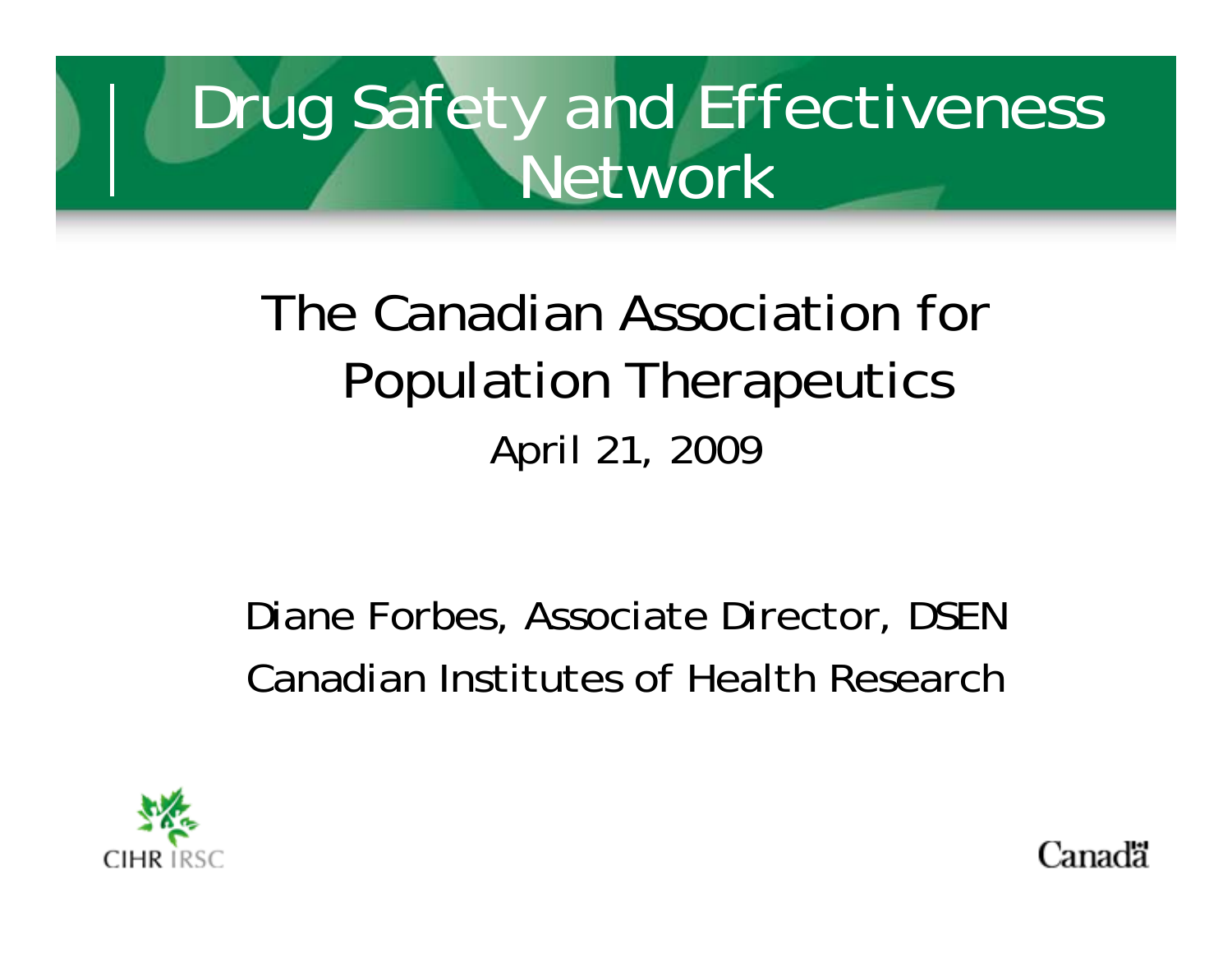### The DSEN at CIHR

- $\blacksquare$  *Medicines that Work for Canadians: Business Plan for a Drug Effectiveness and Safety Network (2007*) outlined a conceptual framework
- $\blacksquare$  DSEN has three fundamental components:
	- $\checkmark$  Linked centres of excellence
	- $\checkmark$  Oversight committee
	- $\checkmark$  Coordinating office
- $\blacksquare$  As host, CIHR is implementing the DSEN within its existing governance framework

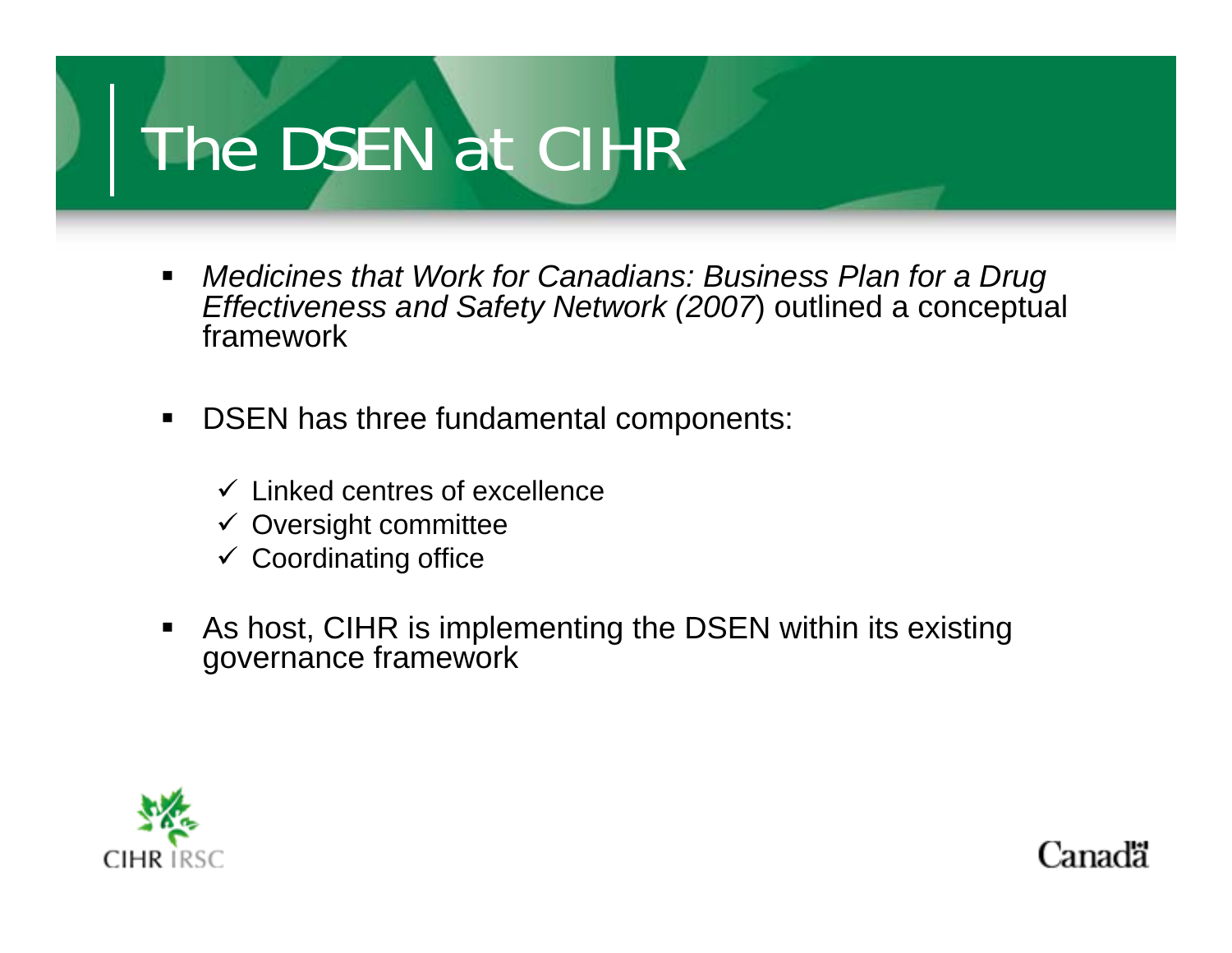### DSEN Components





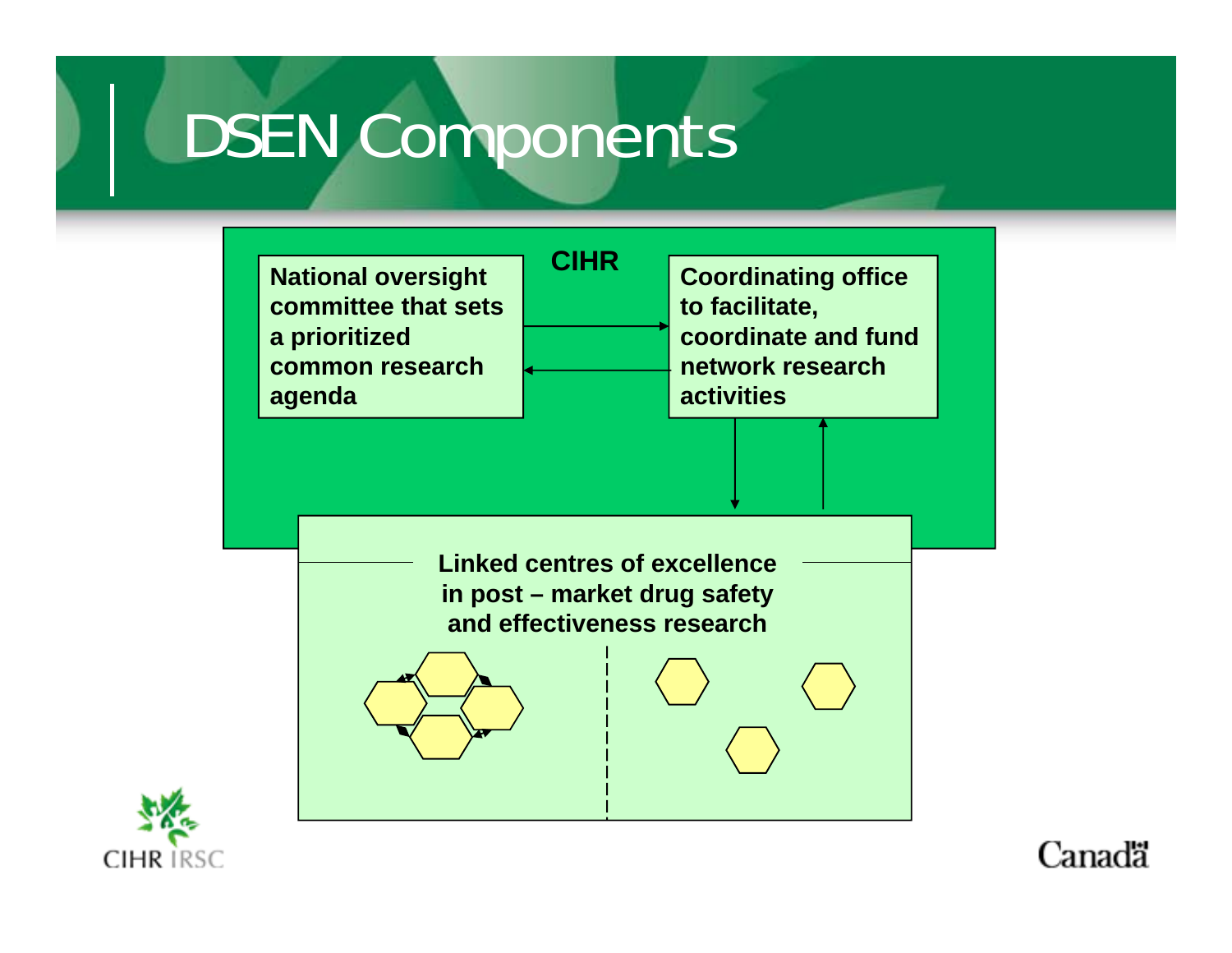#### National oversi ght committee

- Represents broad stakeholder groups (e.g., regulators, drug plan managers, health professionals, patients)
- Develops a DSEN common prioritized research agenda by identifying gaps in information needed to make decisions regarding safety and effectiveness of pharmaceuticals
- $\blacksquare$  Identifies stakeholder priorities for consideration in creating the common prioritized research agenda
- ٠ Supports and promotes translation of research knowledge into <u>actions </u>aimed at improving the health and safety of Canadians
- Respects principles for addressing conflicts of interest

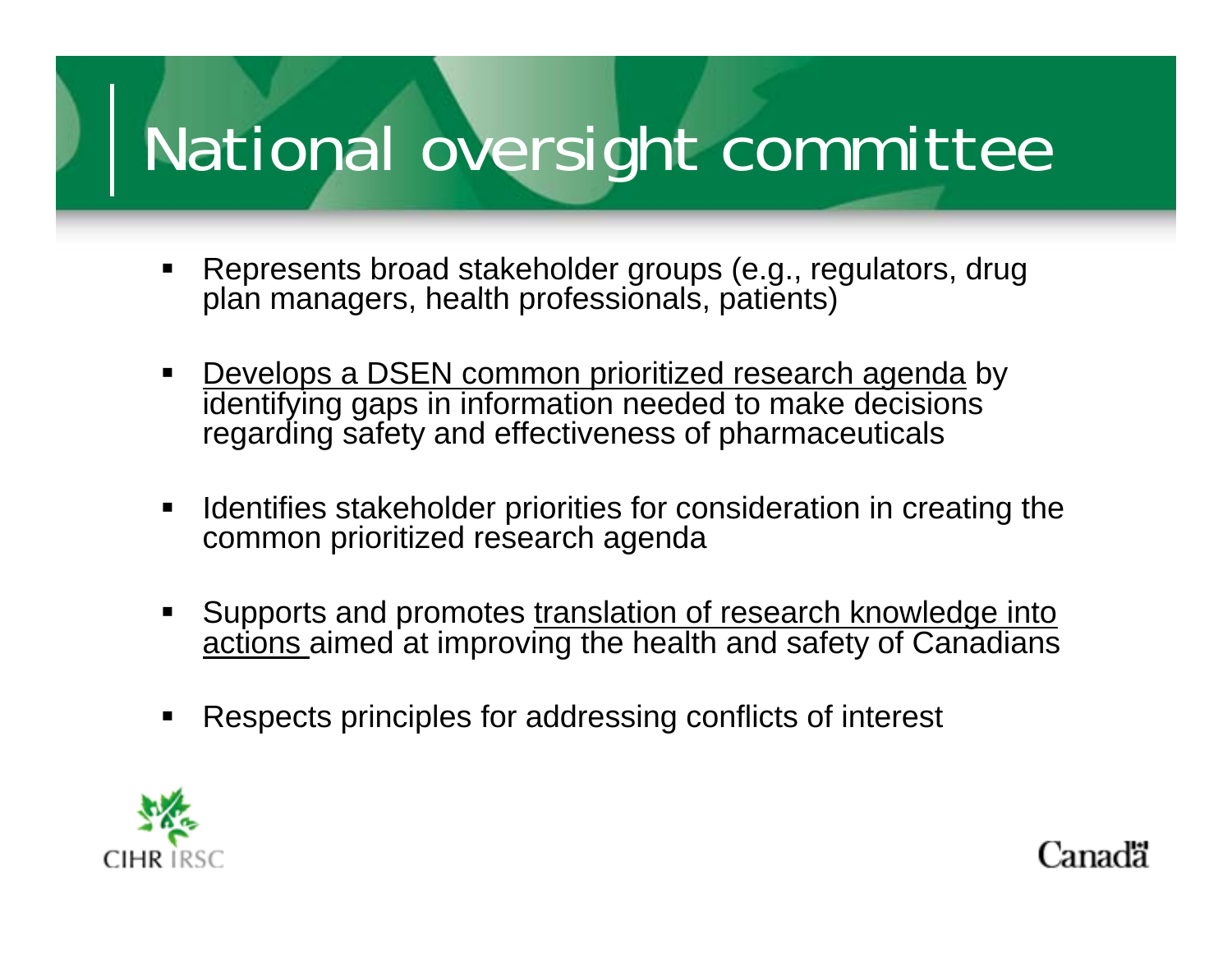## Office of the Executive Director

- ٠ Supports and enhances linkages among researchers, research organizations and data sources located across Canada
- **Administers DSEN funding program to support conduct of** research projects responding to the prioritize research agenda
	- $\checkmark$  Facilitates collaboration among network "nodes" to achieve DSEN program objectives
- Supports the national oversight committee in maintaining the prioritized research agenda
- Supports <u>knowledge translation</u>
- Facilitates existing and develops new national and international partnerships for both research and data

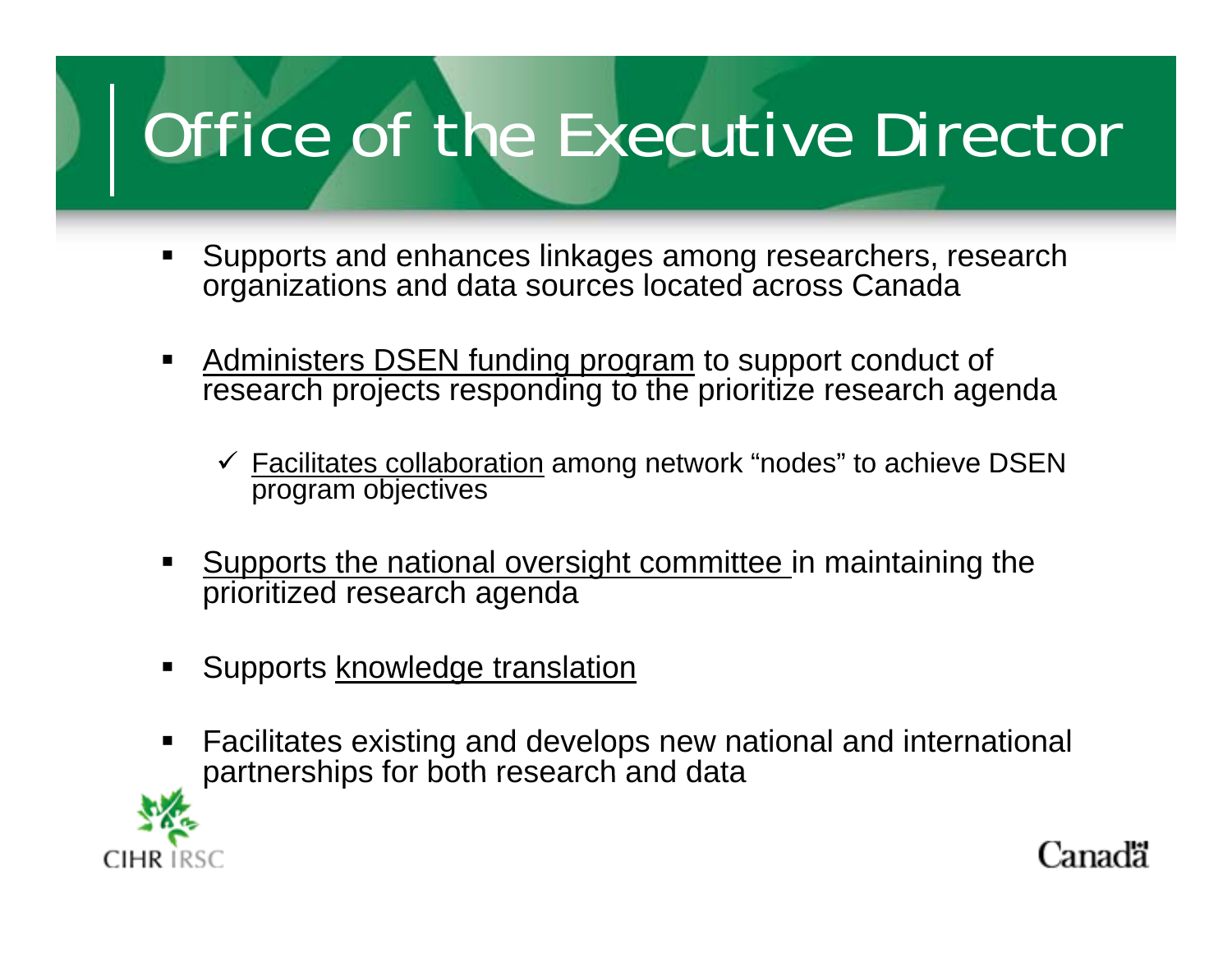# DSEN Funding

- Centre Funding:
	- $\checkmark$  Allocated to research centres to support capacity building and research activities allowing more rapid response to research questions.
- ٠ Project Funding:
	- $\checkmark$  Allocated more widely to support the conduct of studies addressing research questions which cannot be undertaken by dedicated centres alone (e.g., RCTs).

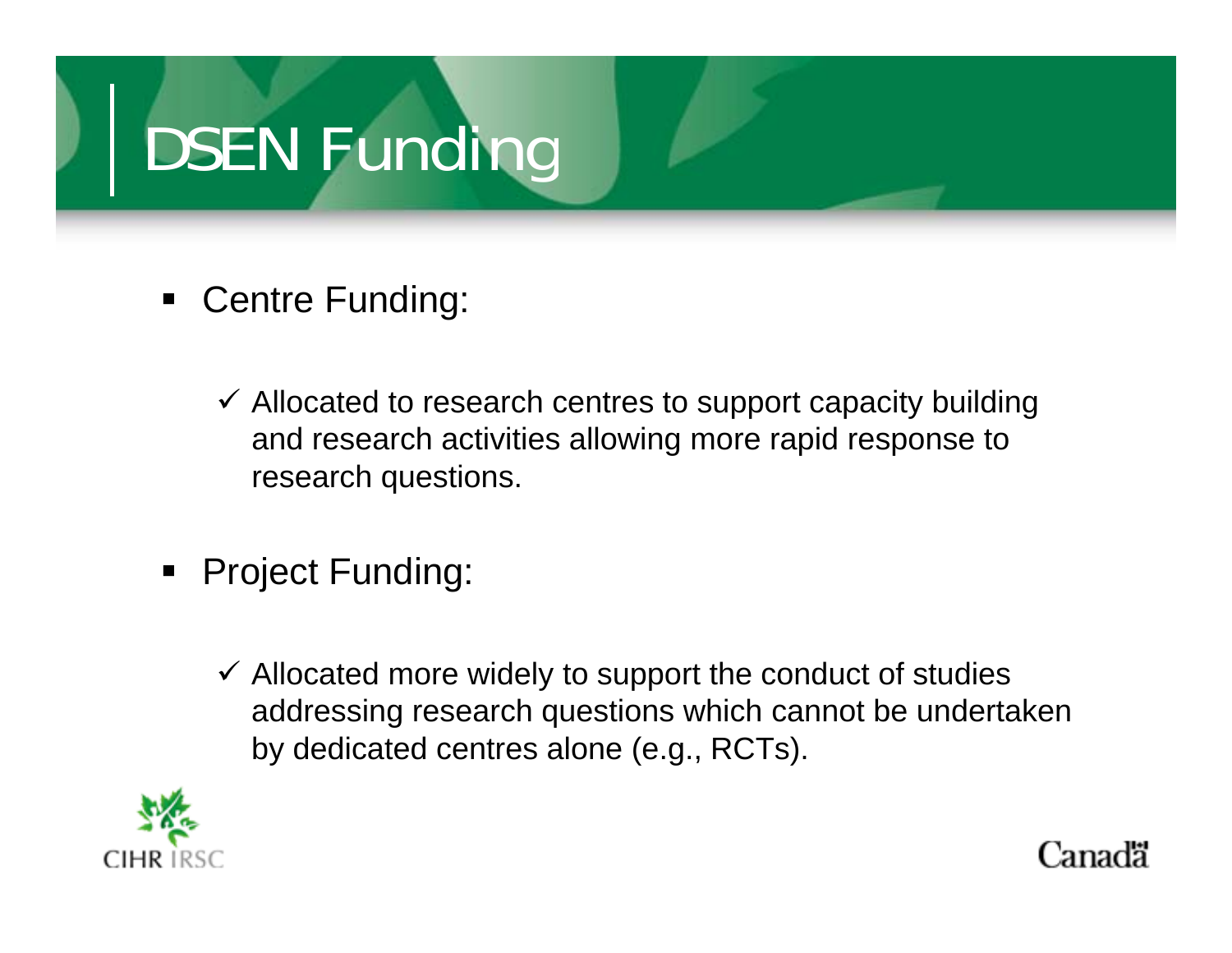# The Operational Process (1)

- $\blacksquare$  Identify and Prioritize Research
	- $\checkmark$  Drug safety and effectiveness questions are identified by stak eholders and submitted via oversight committee to the DSEN Office of the Executive Director
		- • Questions are prioritized (by oversight body) to create <sup>a</sup> rolling priority research agenda
		- • Office of the Executive Director determines which studies can be funded and funding mechanism



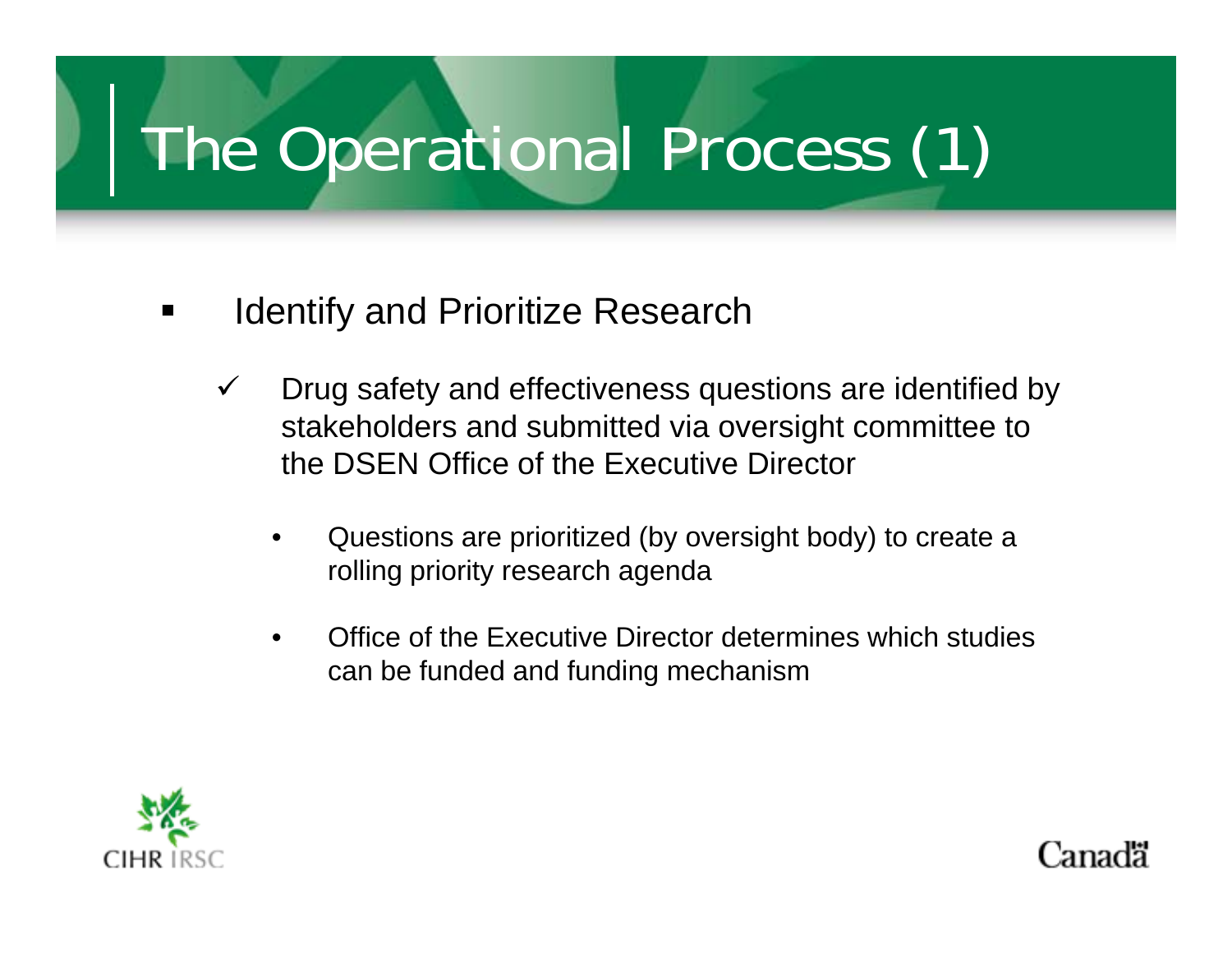# The Operational Process (2)

- ٠ Conduct Research
	- $\checkmark$  DSEN researchers will propose research protocols responding to the prioritized research agenda
		- Research could be conducted by multiple centres, using Canada-wide or jurisdiction specific data
		- $\bullet~$  Research results will be shared with DSEN partners as the studies are conducted

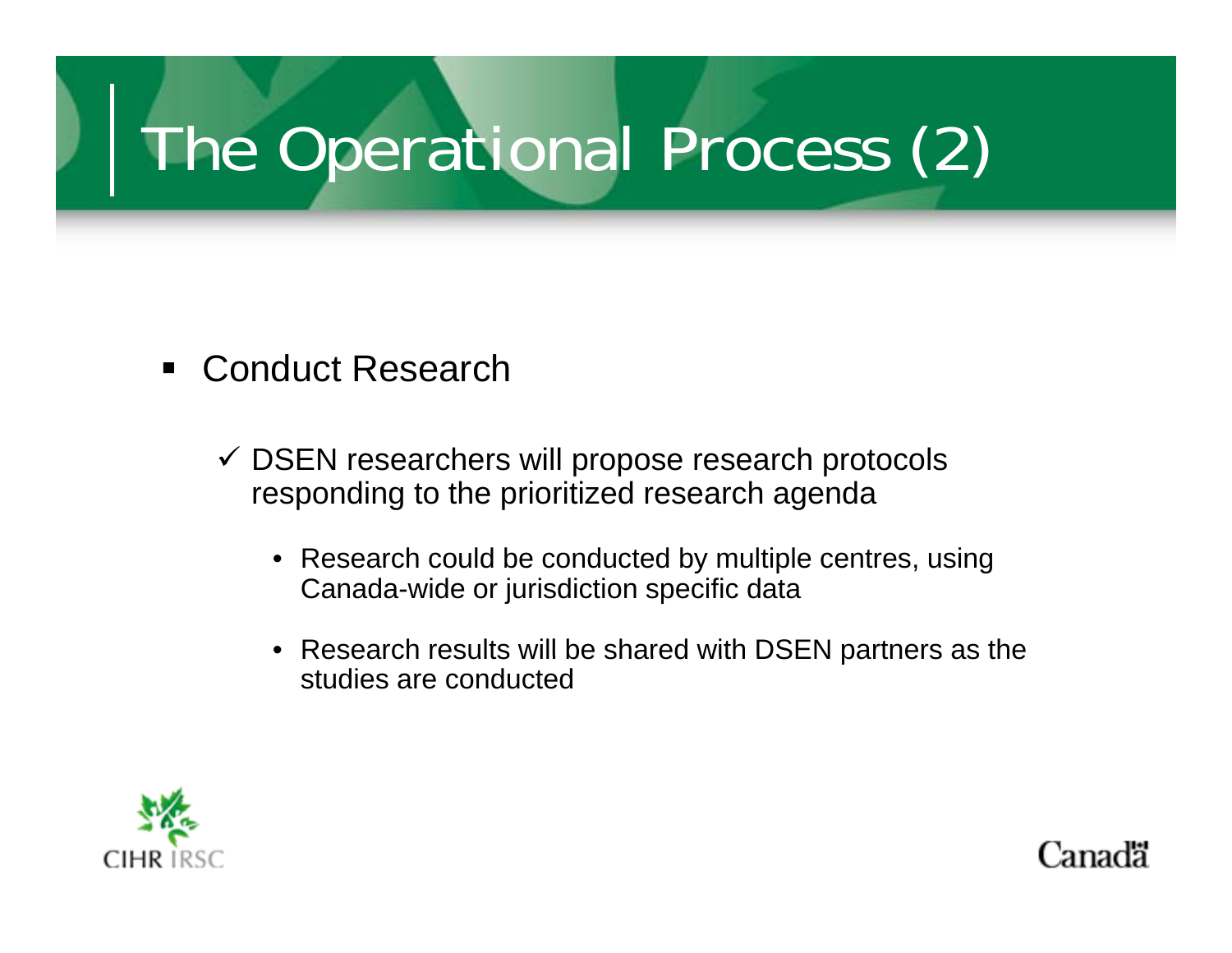# The Operational Process (3)

- ٠ Use Results
	- $\checkmark$  Decision makers will use new information in combination with existing evidence to make decisions within their responsibility areas

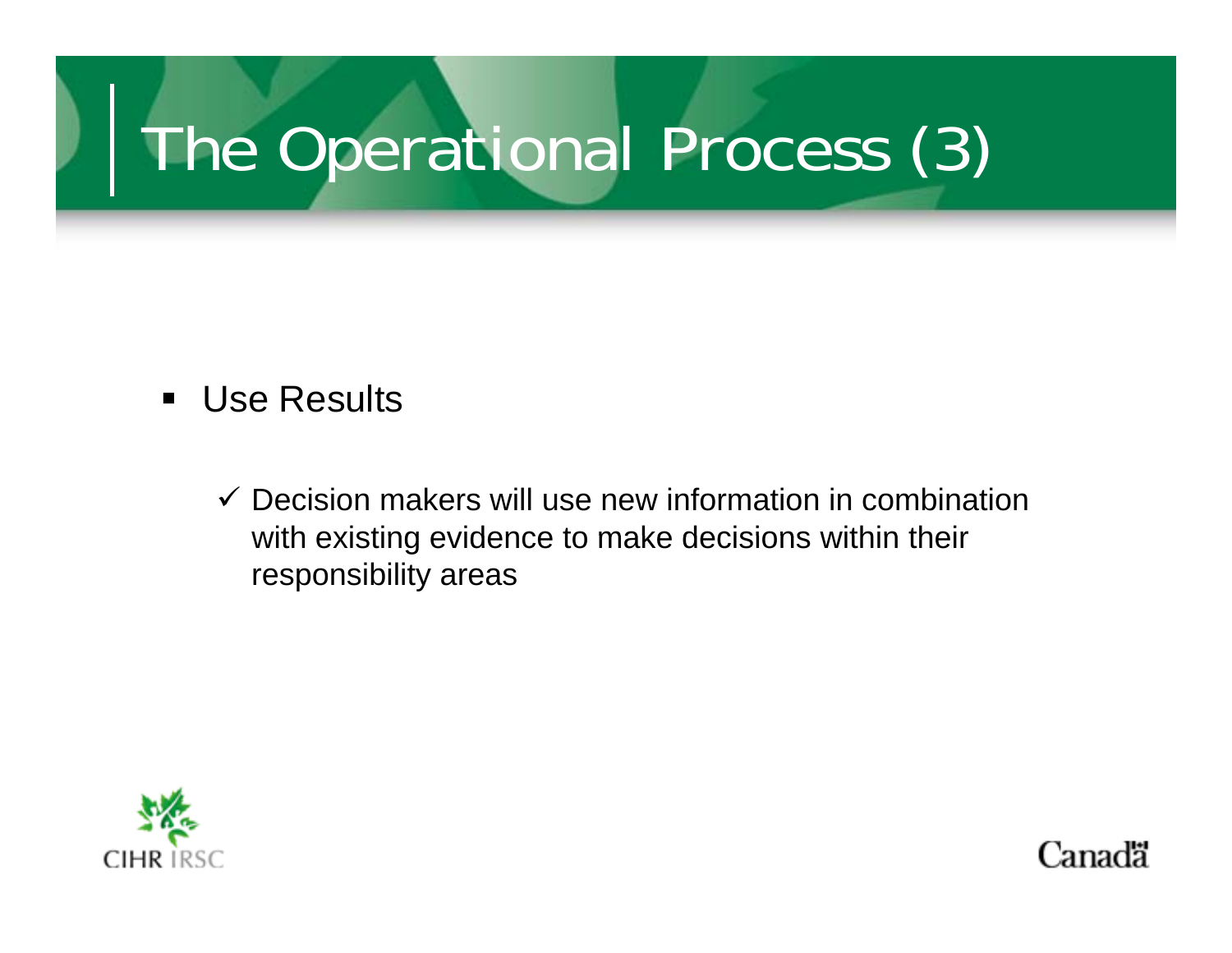# DSEN Program



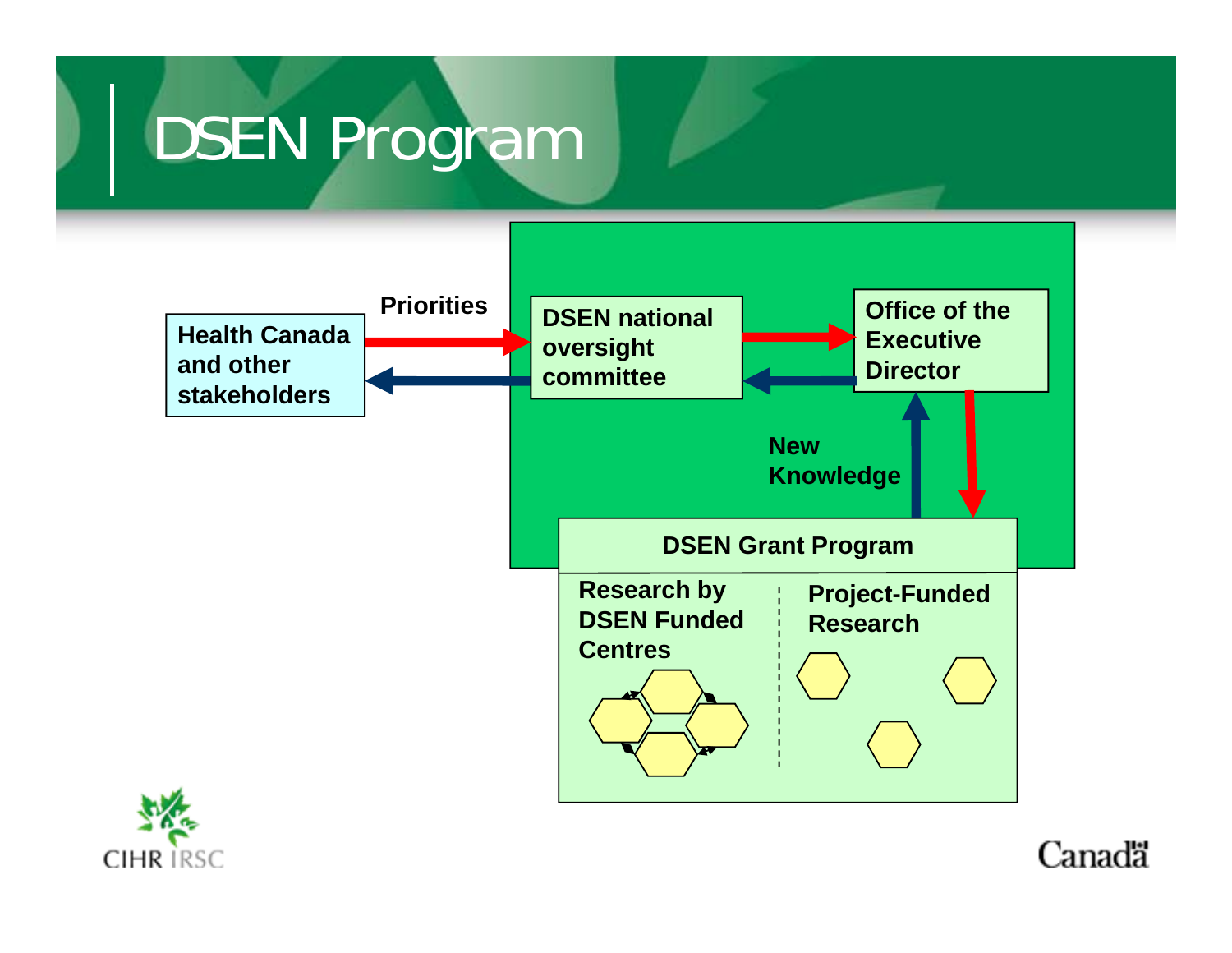#### Goals for the DSEN Pro gram

- Support collaboration and networking among researchers, research organizations and data holders located across Canada
	- $\checkmark$  Generate new evidence to address a prioritized agenda of questions on the safety and effectiveness of drugs
	- $\checkmark$  Utilize existing and develop new national and international partnerships for both research and data
	- $\checkmark$  Maintain and grow research capacity across Canada dedicated to DSEN priorities
- $\blacksquare$  Facilitate Knowledge Transfer between decision makers and researchers
	- $\checkmark$  Prioritization of research agenda
	- $\checkmark$  Utility of new knowledge generated

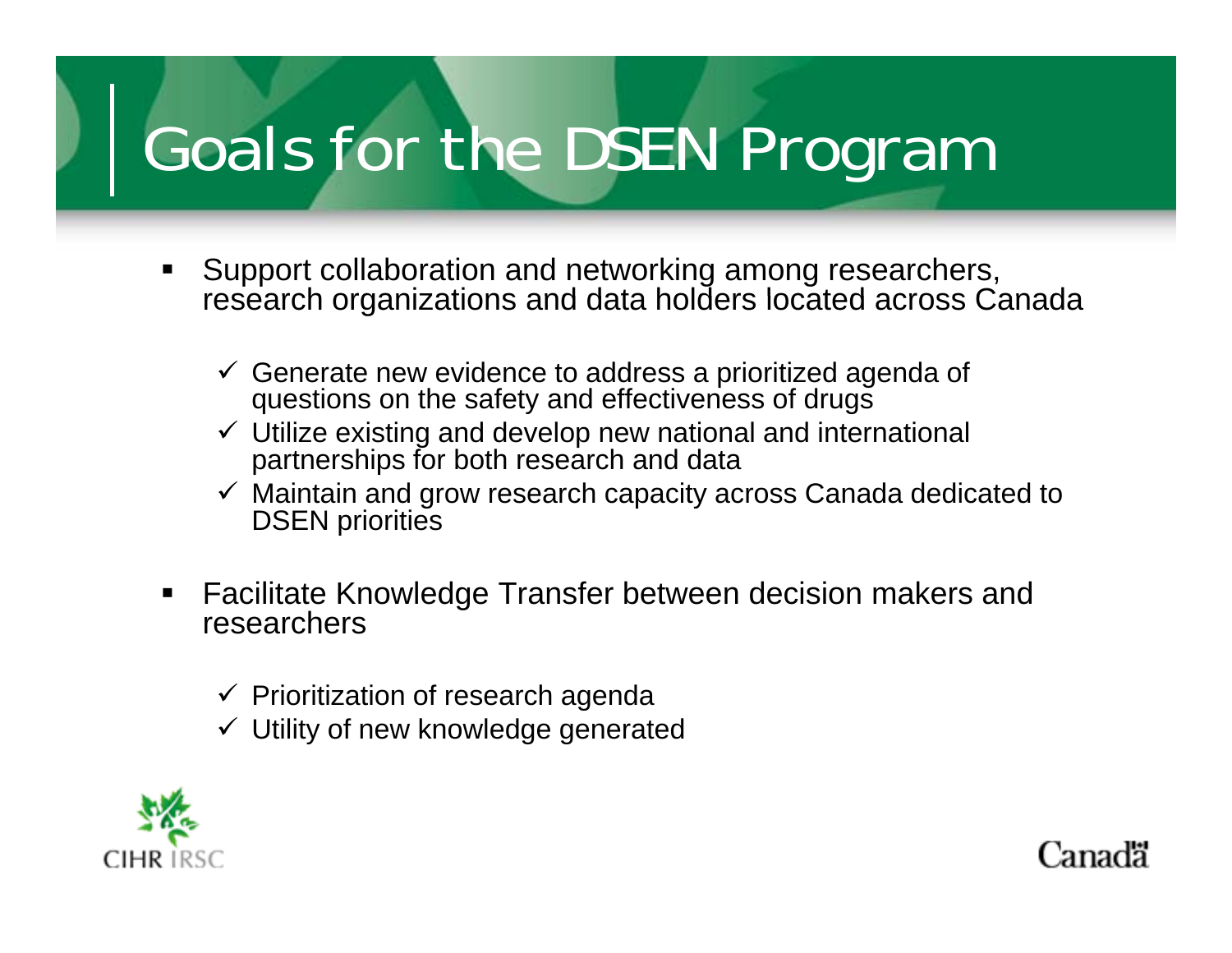## Current Status – Development in Parallel

- **Planning and implementation are advancing together** 
	- $\checkmark$  Staffing the DSEN central coordinating office
	- $\checkmark$  Preparing grant opportunities for DSEN funding
	- $\checkmark$  Working with DSEN partners on processes to support:
		- $\bullet$ data access
		- $\bullet$  scientific advice to ensure priority research agenda contains researchable questions
		- priority setting mechanism
	- $\checkmark$  Developing plans for network growth



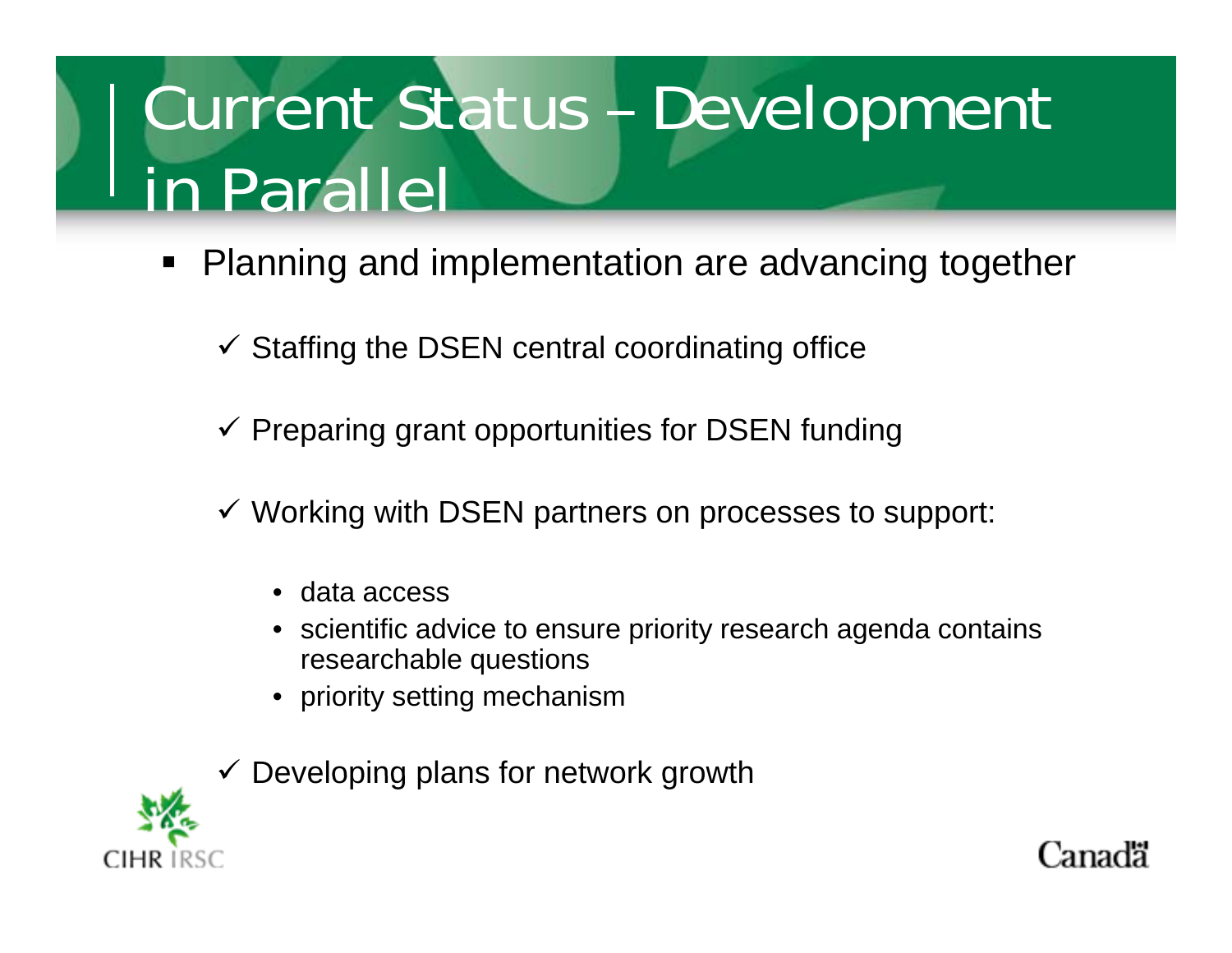#### Priorities for DSEN Toda y

- $\blacksquare$ Prepare funding opportunity for launch in Summer 2009
- **Search for the Executive Director**
- $\blacksquare$  Stakeholder engagement for further input to the final DSEN architecture